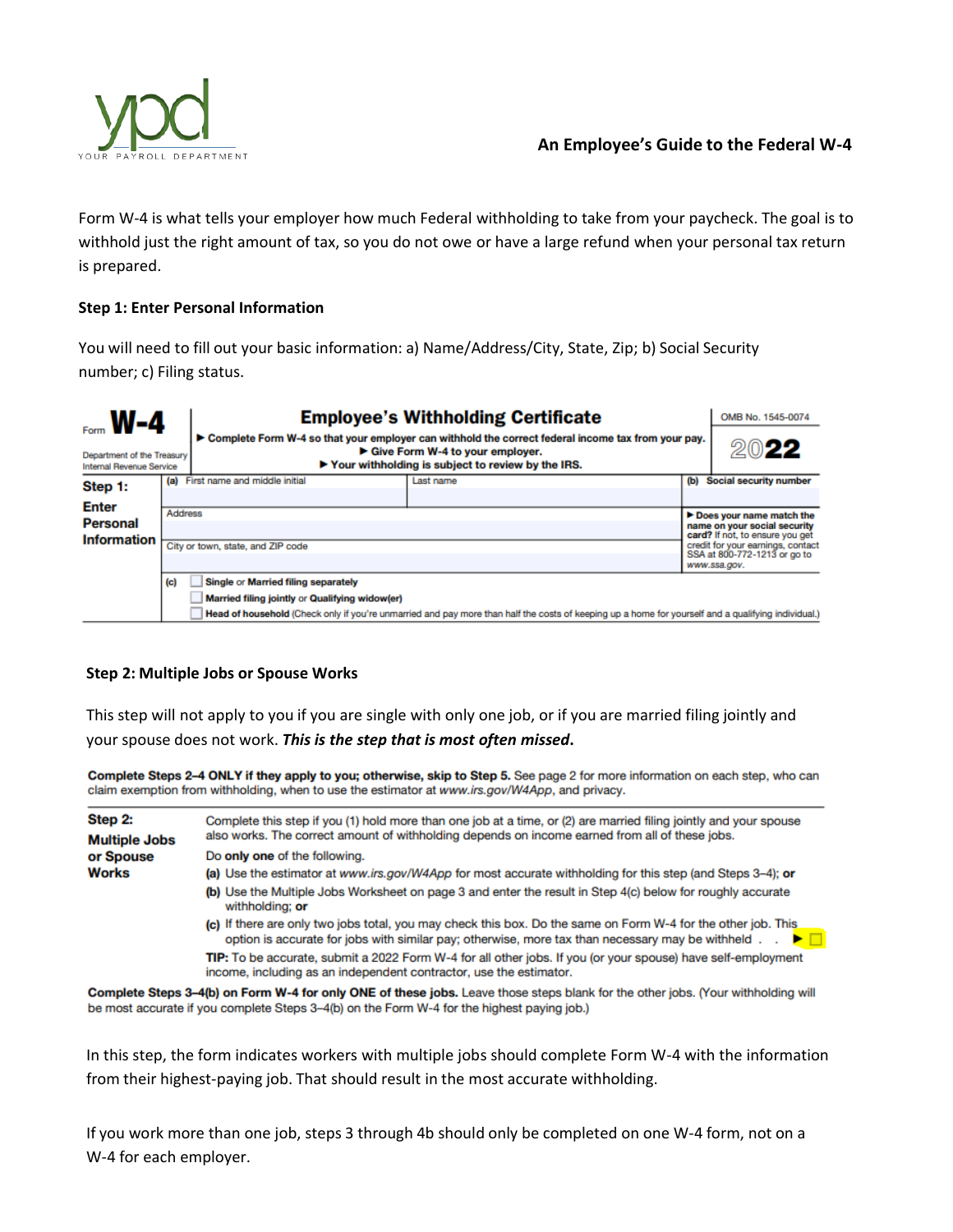### **Step 3: Claim Dependents**

This section determines eligibility for the child tax credit:

The first line is the number of qualifying children under age 17 multiplied by \$2,000. The second line is the number of other dependents multiplied by \$500. The third line is the sum of those two numbers.

| Step 3:                    | If your income will be \$200,000 or less (\$400,000 or less if married filing jointly):                                                                                             |  |
|----------------------------|-------------------------------------------------------------------------------------------------------------------------------------------------------------------------------------|--|
| Claim<br><b>Dependents</b> | Multiply the number of qualifying children under age 17 by \$2,000 ▶ \$                                                                                                             |  |
|                            | Multiply the number of other dependents by \$500 $\ldots$ . $\blacktriangleright$ \$                                                                                                |  |
|                            | Add the amounts above and enter the total here $\therefore$ $\therefore$ $\therefore$ $\therefore$ $\therefore$ $\therefore$ $\therefore$ $\therefore$ $\therefore$ 3 $\frac{1}{3}$ |  |

### **Step 4: Other Adjustments**

This section is for various things you may want to account for in your calculations.

| Step 4<br>(optional):<br>Other | (a) Other income (not from jobs). If you want tax withheld for other income you expect<br>this year that won't have withholding, enter the amount of other income here. This may<br>include interest, dividends, and retirement income                                                    | $4(a)$ \$ |  |
|--------------------------------|-------------------------------------------------------------------------------------------------------------------------------------------------------------------------------------------------------------------------------------------------------------------------------------------|-----------|--|
| <b>Adjustments</b>             | (b) Deductions. If you expect to claim deductions other than the standard deduction<br>and want to reduce your withholding, use the Deductions Worksheet on page 3 and<br>enter the result here is a sample of a sample of the result here is a sample of the result of the result of the |           |  |
|                                | (c) Extra withholding. Enter any additional tax you want withheld each pay period                                                                                                                                                                                                         |           |  |

These areas include:

- (a) Other income (not from jobs): Additional income that might not be subject to withholding, such as rental income, dividends or retirement income.
- (b) Deductions: Itemized deductions such as mortgage interest and charitable contributions that will exceed your standard deduction.
- (c) Extra withholding: Any extra withholding that you would like to withhold each pay period.

### **Step 5: Sign the form**

Keep in mind if you do not sign the form, it is invalid. That means your employer must disregard your new W-4 selections and withholding, and instead calculate your withholding as "Single" just as though you never completed the form.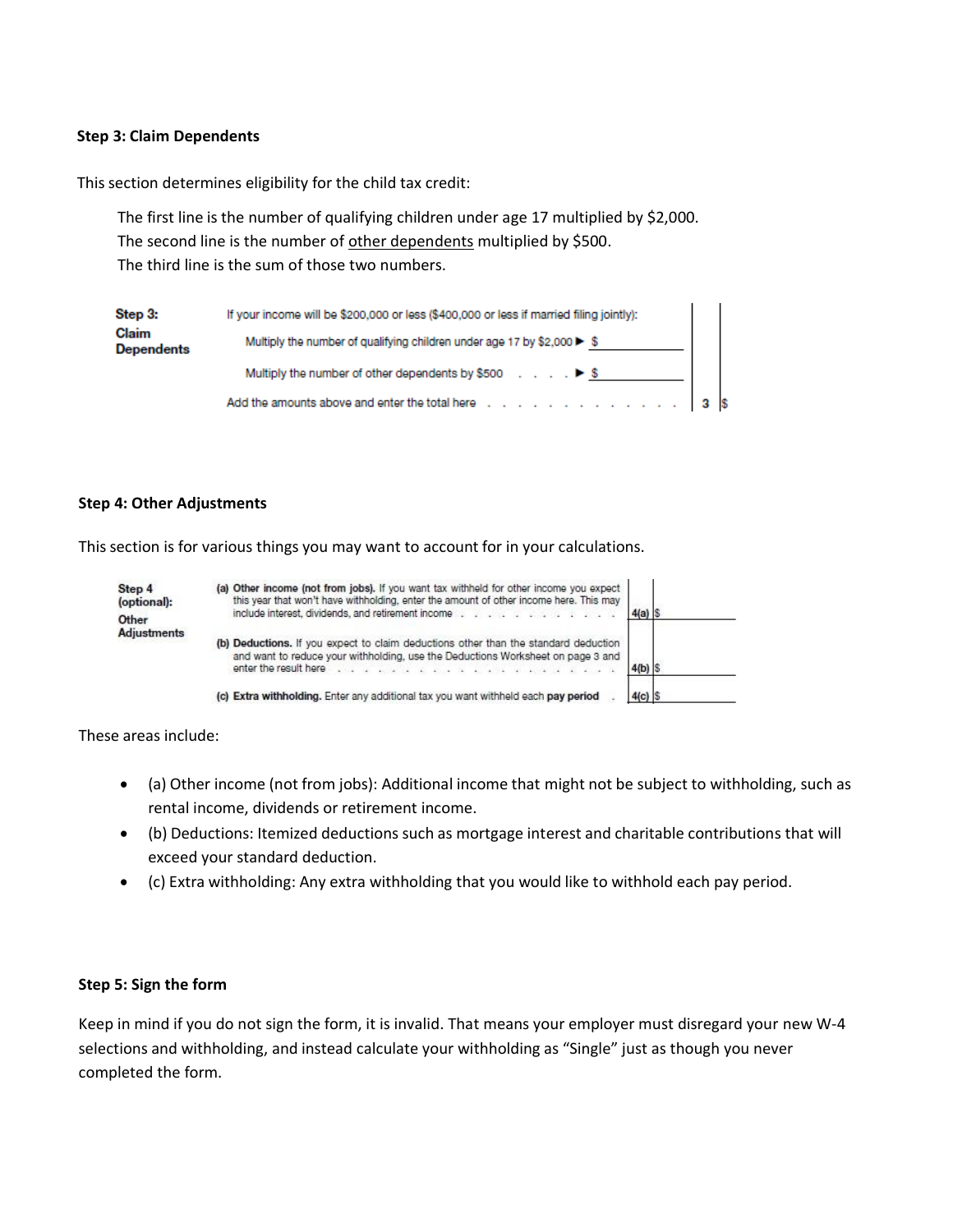# **Multiple Jobs Worksheet**

If you choose option b in Step 2, you need to complete the Multiple Jobs worksheet. This worksheet is not as accurate as the online tax estimator; however, it provides the maximum amount of privacy.

## **Line 1**

Line 1 is for anyone who has two jobs or is filing jointly with a spouse who also works. Using the tables on page four, find the wages or salary for the Higher Paying Job in the column on the left (see below). Cross-reference it with the amount of wages or salary from the Lower Paying Job in theother columns.

| <b>Married Filing Jointly or Qualifying Widow(er)</b> |                                                                                             |                    |                    |                    |                    |                                               |                    |                    |                    |                    |                      |                        |
|-------------------------------------------------------|---------------------------------------------------------------------------------------------|--------------------|--------------------|--------------------|--------------------|-----------------------------------------------|--------------------|--------------------|--------------------|--------------------|----------------------|------------------------|
| <b>Higher Paying Job</b>                              |                                                                                             |                    |                    |                    |                    | Lower Paying Job Annual Taxable Wage & Salary |                    |                    |                    |                    |                      |                        |
| <b>Annual Taxable</b><br><b>Wage &amp; Salary</b>     | $so-$<br>9,999                                                                              | \$10,000<br>19,999 | \$20,000<br>29,999 | \$30,000<br>39,999 | \$40,000<br>49,999 | $$50,000 -$<br>59,999                         | \$60,000<br>69,999 | \$70,000<br>79,999 | \$80,000<br>89,999 | \$90,000<br>99,999 | \$100,000<br>109,999 | \$110,000 -<br>120,000 |
| $$0 -$<br>9,999                                       | \$0                                                                                         | \$110              | \$850              | \$860              | \$1,020            | \$1,020                                       | \$1,020            | \$1,020            | \$1,020            | \$1,020            | \$1,770              | \$1,870                |
| $$10,000 -$<br>19,999                                 | 110                                                                                         | 1,110              | 1,860              | 2,060              | 2,220              | 2,220                                         | 2,220              | 2,220              | 2,220              | 2,970              | 3,970                | 4,070                  |
| $$20,000 -$<br>29,999                                 | 850                                                                                         | 1,860              | 2,800              | 3,000              | 3,160              | 3,160                                         | 3,160              | 3,160              | 3,910              | 4,910              | 5,910                | 6,010                  |
| $$30,000 -$<br>39,999                                 | 860                                                                                         | 2,060              | 3,000              | 3,200              | 3,360              | 3,360                                         | 3,360              | 4,110              | 5,110              | 6,110              | 7,110                | 7,210                  |
| $$40,000 -$<br>49,999                                 | 1,020                                                                                       | 2,220              | 3,160              | 3,360              | 3,520              | 3,520                                         | 4,270              | 5,270              | 6,270              | 7,270              | 8,270                | 8,370                  |
| 59,999<br>$$50,000 -$                                 | 1,020                                                                                       | 2,220              | 3,160              | 3,360              | 3,520              | 4,270                                         | 5,270              | 6,270              | 7.270              | 8,270              | 9,270                | 9,370                  |
| $$60.000 -$<br>69.999                                 | 1,020                                                                                       | 2,220              | 3,160              | 3,360              | 4,270              | 5,270                                         | 6,270              | 7,270              | 8.270              | 9,270              | 10,270               | 10,370                 |
| \$70,000 -<br>79,999                                  | 1,020                                                                                       | 2,220              | 3,160              | 4,110              | 5,270              | 6,270                                         | 7,270              | 8,270              | 9,270              | 10,270             | 11,270               | 11,370                 |
| $$80,000 -$<br>99,999                                 | 1,020                                                                                       | 2,820              | 4,760              | 5,960              | 7.120              | 8,120                                         | 9,120              | 10,120             | 11.120             | 12,120             | 13,150               | 13,450                 |
| \$100,000 - 149,999                                   | 1,870                                                                                       | 4.070              | 6.010              | 7,210              | 8.370              | 9.370                                         | 10,510             | 11,710             | 12,910             | 14,110             | 15,310               | 15,600                 |
| \$150,000 - 239,999                                   | 2,040                                                                                       | 4,440              | 6,580              | 7,980              | 9,340              | 10,540                                        | 11,740             | 12,940             | 14,140             | 15,340             | 16,540               | 16,830                 |
| \$240,000 - 259,999                                   | 2,040                                                                                       | 4,440              | 6,580              | 7,980              | 9,340              | 10,540                                        | 11,740             | 12,940             | 14,140             | 15,340             | 16,540               | 17,590                 |
| \$260,000 - 279,999                                   | 2,040                                                                                       | 4,440              | 6,580              | 7,980              | 9,340              | 10,540                                        | 11,740             | 12,940             | 14,140             | 16,100             | 18,100               | 19,190                 |
| \$280,000 - 299,999<br>\$300,000 - 319,999            | 2,040<br>2,040                                                                              | 4,440<br>4,440     | 6,580<br>6,580     | 7,980<br>7,980     | 9,340<br>9,340     | 10,540<br>11,300                              | 11,740<br>13,300   | 13,700<br>15,300   | 15,700<br>17,300   | 17,700<br>19,300   | 19,700<br>21,300     | 20,790<br>22,390       |
| \$320,000 - 364,999                                   | 2,100                                                                                       | 5,300              | 8,240              | 10,440             | 12,600             | 14,600                                        | 16,600             | 18,600             | 20,600             | 22,600             | 24,870               | 26,260                 |
| \$365,000 - 524,999                                   | 2,970                                                                                       | 6,470              | 9,710              | 12,210             | 14,670             | 16,970                                        | 19,270             | 21,570             | 23,870             | 26,170             | 28,470               | 29,870                 |
| \$525,000 and over                                    | 3,140                                                                                       | 6,840              | 10,280             | 12,980             | 15,640             | 18,140                                        | 20,640             | 23,140             | 25,640             | 28,140             | 30,640               | 32,240                 |
|                                                       |                                                                                             |                    |                    |                    |                    |                                               |                    |                    |                    |                    |                      |                        |
| <b>Higher Paying Job</b>                              | <b>Single or Married Filing Separately</b><br>Lower Paying Job Annual Taxable Wage & Salary |                    |                    |                    |                    |                                               |                    |                    |                    |                    |                      |                        |
| <b>Annual Taxable</b><br><b>Wage &amp; Salary</b>     | so.<br>9,999                                                                                | \$10,000<br>19,999 | \$20,000<br>29,999 | \$30,000<br>39,999 | \$40,000<br>49,999 | \$50,000<br>59,999                            | \$60,000<br>69,999 | \$70,000<br>79,999 | \$80,000<br>89,999 | \$90,000<br>99,999 | \$100,000<br>109,999 | \$110,000 -<br>120,000 |
| \$0<br>9,999                                          | \$400                                                                                       | \$930              | \$1,020            | \$1,020            | \$1,250            | \$1,870                                       | \$1,870            | \$1,870            | \$1,870            | \$1,970            | \$2,040              | \$2,040                |
| $$10,000 -$<br>19,999                                 | 930                                                                                         | 1,570              | 1,660              | 1,890              | 2,890              | 3,510                                         | 3,510              | 3,510              | 3,610              | 3,810              | 3,880                | 3,880                  |
| $$20,000 -$<br>29,999                                 | 1,020                                                                                       | 1,660              | 1,990              | 2,990              | 3,990              | 4,610                                         | 4,610              | 4,710              | 4,910              | 5,110              | 5,180                | 5,180                  |
| 39,999<br>$$30,000 -$                                 | 1,020                                                                                       | 1,890              | 2,990              | 3,990              | 4,990              | 5,610                                         | 5,710              | 5,910              | 6.110              | 6,310              | 6,380                | 6,380                  |
| $$40,000 -$<br>59,999                                 | 1,870                                                                                       | 3,510              | 4,610              | 5,610              | 6,680              | 7,500                                         | 7,700              | 7,900              | 8,100              | 8,300              | 8,370                | 8,370                  |
| $$60,000 -$<br>79,999                                 | 1,870                                                                                       | 3,510              | 4,680              | 5,880              | 7,080              | 7,900                                         | 8,100              | 8,300              | 8,500              | 8,700              | 8,970                | 9,770                  |
| $$80,000 -$<br>99,999                                 | 1,940                                                                                       | 3,780              | 5,080              | 6,280              | 7,480              | 8,300                                         | 8,500              | 8,700              | 9,100              | 10,100             | 10,970               | 11,770                 |
| \$100,000 - 124,999                                   | 2,040                                                                                       | 3,880              | 5,180              | 6,380              | 7,580              | 8,400                                         | 9,140              | 10,140             | 11,140             | 12,140             | 13,040               | 14,140                 |
| \$125,000 - 149,999                                   | 2,040                                                                                       | 3,880              | 5,180              | 6,520              | 8,520              | 10,140                                        | 11,140             | 12,140             | 13,320             | 14,620             | 15,790               | 16,890                 |
| \$150,000 - 174,999                                   | 2,040                                                                                       | 4,420              | 6,520              | 8,520              | 10,520             | 12,170                                        | 13,470             | 14,770             | 16,070             | 17,370             | 18,540               | 19,640                 |
| \$175,000 - 199,999                                   | 2,720                                                                                       | 5,360              | 7,460              | 9,630              | 11,930             | 13,860                                        | 15,160             | 16,460             | 17,760             | 19,060             | 20,230               | 21,330                 |
| \$200,000 - 249,999                                   | 2,970<br>2,970                                                                              | 5,920              | 8,310              | 10,610<br>10,610   | 12,910<br>12,910   | 14,840                                        | 16,140             | 17,440             | 18,740<br>18.740   | 20,040             | 21,210<br>21,210     | 22,310                 |
| \$250,000 - 399,999<br>\$400,000 - 449,999            | 2,970                                                                                       | 5,920<br>5,920     | 8,310<br>8,310     | 10,610             | 12,910             | 14,840<br>14,840                              | 16,140<br>16,140   | 17,440<br>17,440   | 18,740             | 20,040<br>20,040   | 21,210               | 22,310<br>22,470       |
| \$450,000 and over                                    | 3,140                                                                                       | 6,290              | 8,880              | 11,380             | 13,880             | 16,010                                        | 17,510             | 19,010             | 20,510             | 22,010             | 23,380               | 24,680                 |
|                                                       |                                                                                             |                    |                    |                    |                    | <b>Head of Household</b>                      |                    |                    |                    |                    |                      |                        |
| <b>Higher Paying Job</b>                              |                                                                                             |                    |                    |                    |                    | Lower Paying Job Annual Taxable Wage & Salary |                    |                    |                    |                    |                      |                        |
| <b>Annual Taxable</b>                                 | $$0 -$                                                                                      | \$10,000           | \$20,000           | \$30,000           | \$40,000           | \$50,000                                      | \$60,000           | \$70,000           | \$80,000           | \$90,000           | \$100,000            | \$110,000 -            |
| <b>Wage &amp; Salary</b>                              | 9,999                                                                                       | 19,999             | 29,999             | 39,999             | 49,999             | 59,999                                        | 69,999             | 79,999             | 89,999             | 99,999             | 109,999              | 120,000                |
| 9.999<br>$$0 -$                                       | \$0                                                                                         | \$760              | \$910              | \$1,020            | \$1,020            | \$1,020                                       | \$1,190            | \$1,870            | \$1,870            | \$1,870            | \$2,040              | \$2,040                |
| $$10,000 -$<br>19,999                                 | 760                                                                                         | 1,820              | 2,110              | 2,220              | 2,220              | 2,390                                         | 3,390              | 4,070              | 4,070              | 4,240              | 4,440                | 4,440                  |
| $$20,000 -$<br>29,999                                 | 910                                                                                         | 2,110              | 2,400              | 2,510              | 2,680              | 3,680                                         | 4,680              | 5,360              | 5,530              | 5,730              | 5,930                | 5,930                  |
| $$30,000 -$<br>39,999                                 | 1,020                                                                                       | 2,220              | 2,510              | 2,790              | 3,790              | 4,790                                         | 5,790              | 6,640              | 6,840              | 7,040              | 7,240                | 7,240                  |
| 59,999<br>$$40,000 -$                                 | 1,020                                                                                       | 2,240              | 3,530              | 4,640              | 5,640              | 6,780                                         | 7,980              | 8,860              | 9,060              | 9.260              | 9,460                | 9,460                  |
| $$60,000 -$<br>79,999                                 | 1,870                                                                                       | 4,070              | 5,360              | 6,610              | 7,810              | 9,010                                         | 10,210             | 11,090             | 11,290             | 11,490             | 11,690               | 12,170                 |
| 99,999<br>$$80,000 -$                                 | 1,870                                                                                       | 4,210              | 5,700              | 7,010              | 8,210              | 9,410                                         | 10,610             | 11,490             | 11,690             | 12,380             | 13,370               | 14,170                 |
| \$100,000 - 124,999                                   | 2,040                                                                                       | 4,440              | 5,930              | 7,240              | 8,440              | 9,640                                         | 10,860             | 12,540             | 13,540             | 14,540             | 15,540               | 16,480                 |
| \$125,000 - 149,999                                   | 2,040<br>2,040                                                                              | 4,440              | 5,930              | 7,240<br>8,860     | 8,860              | 10,860                                        | 12,860             | 14,540             | 15,540             | 16,830<br>19,580   | 18,130               | 19,230                 |
| \$150,000 - 174,999<br>\$175,000 - 199,999            | 2,720                                                                                       | 4,460<br>5,920     | 6,750<br>8,210     | 10,320             | 10,860<br>12,600   | 12,860<br>14,900                              | 15,000<br>17,200   | 16,980<br>19,180   | 18,280<br>20,480   | 21,780             | 20,880<br>23,080     | 21,980<br>24,180       |
| \$200,000 - 449,999                                   | 2,970                                                                                       | 6,470              | 9,060              | 11,480             | 13,780             | 16,080                                        | 18,380             | 20,360             | 21,660             | 22,960             | 24,250               | 25,360                 |
| \$450,000 and over                                    | 3,140                                                                                       | 6,840              | 9,630              | 12,250             | 14,750             | 17,250                                        | 19,750             | 21,930             | 23,430             | 24,930             | 26,420               | 27,730                 |
|                                                       |                                                                                             |                    |                    |                    |                    |                                               |                    |                    |                    |                    |                      |                        |

At the intersection of these two amounts is the figure you will enter on line 1. Be sure you are using the correct table. Choose the one that fits your filing status.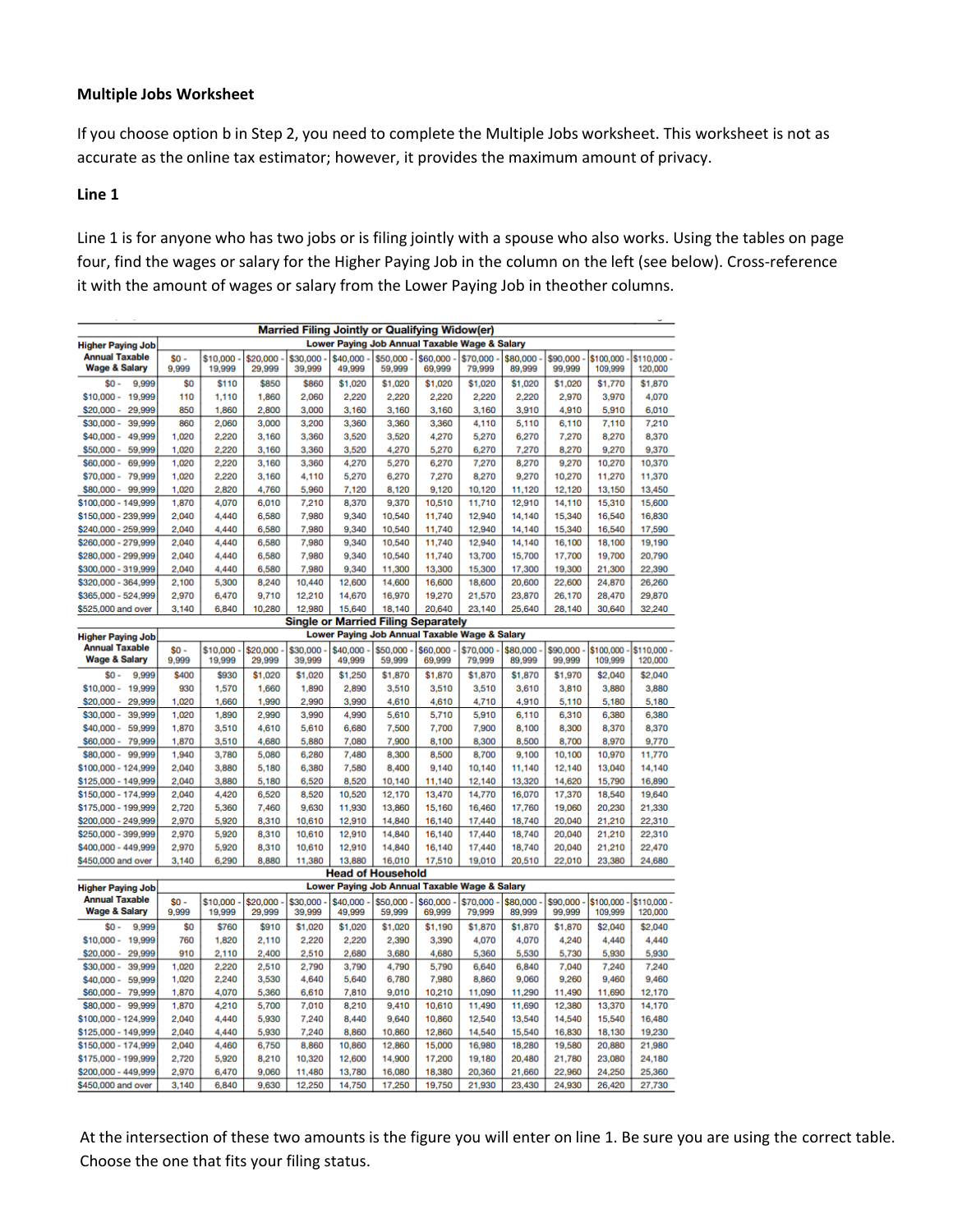|  |  | Step 2(b)-Multiple Jobs Worksheet (Keep for your records.) |  |  |  |
|--|--|------------------------------------------------------------|--|--|--|
|  |  |                                                            |  |  |  |

μ

If you choose the option in Step 2(b) on Form W-4, complete this worksheet (which calculates the total extra tax for all jobs) on only ONE Form W-4. Withholding will be most accurate if you complete the worksheet and enter the result on the Form W-4 for the highest paying job.

Note: If more than one job has annual wages of more than \$120,000 or there are more than three jobs, see Pub. 505 for additional tables; or, you can use the online withholding estimator at www.irs.gov/W4App.

|                | Two jobs. If you have two jobs or you're married filing jointly and you and your spouse each have one<br>job, find the amount from the appropriate table on page 4. Using the "Higher Paying Job" row and the<br>"Lower Paying Job" column, find the value at the intersection of the two household salaries and enter<br>that value on line 1. Then, skip to line 3 and a construction of the construction of the construction of                                  |                 | - \$ |
|----------------|---------------------------------------------------------------------------------------------------------------------------------------------------------------------------------------------------------------------------------------------------------------------------------------------------------------------------------------------------------------------------------------------------------------------------------------------------------------------|-----------------|------|
| $\overline{2}$ | Three jobs. If you and/or your spouse have three jobs at the same time, complete lines 2a, 2b, and<br>2c below. Otherwise, skip to line 3.                                                                                                                                                                                                                                                                                                                          |                 |      |
|                | Find the amount from the appropriate table on page 4 using the annual wages from the highest<br>paying job in the "Higher Paying Job" row and the annual wages for your next highest paying job<br>in the "Lower Paying Job" column. Find the value at the intersection of the two household salaries<br>and enter that value on line 2a<br>$\mathcal{R} = \mathcal{R} \cup \mathcal{R} = \mathcal{R} \cup \mathcal{R} \cup \mathcal{R} \cup \mathcal{R}$<br>$\sim$ | 2a <sub>s</sub> |      |
|                | <b>b</b> Add the annual wages of the two highest paying jobs from line 2a together and use the total as the<br>wages in the "Higher Paying Job" row and use the annual wages for your third job in the "Lower<br>Paying Job" column to find the amount from the appropriate table on page 4 and enter this amount                                                                                                                                                   | 2b <sub>s</sub> |      |
|                | Add the amounts from lines 2a and 2b and enter the result on line 2c.                                                                                                                                                                                                                                                                                                                                                                                               | 2cS             |      |
| з              | Enter the number of pay periods per year for the highest paying job. For example, if that job pays<br>weekly, enter 52; if it pays every other week, enter 26; if it pays monthly, enter 12, etc.                                                                                                                                                                                                                                                                   |                 |      |
|                | Divide the annual amount on line 1 or line 2c by the number of pay periods on line 3. Enter this<br>amount here and in Step 4(c) of Form W-4 for the highest paying job (along with any other additional<br>amount you want withheld) we are as a series of the series of the series of the series of the series                                                                                                                                                    | 4S              |      |

#### **Line 2**

Line 2 is for someone who has three jobs on their own or with a spouse.

Line 2a is for the two highest-paying jobs. Find the wages or salary for the highest-paying job in the column on the left and the wages or salary for the second highest across the top. The amount at the intersection of those two figures goes on line 2a.

For line 2b, the pay amounts for the two highest-paying jobs are added together and found in the column on the left. Wages and salaries for the third job are found in the row across the top of the table. The amount at the intersection of those two figures goes on line 2b. The sum of lines 2a and 2b goes on line 2c.

#### **Line 3**

Line 3 is the number of pay periods per year for the highest-paying job. For example, if that job pays bi-weekly, then 26 goes on line 3.

#### **Line 4**

Line 4 divides the amount on either line 1 or 2c by the number of pay periods on line 3. It is the amount provided in step 4c.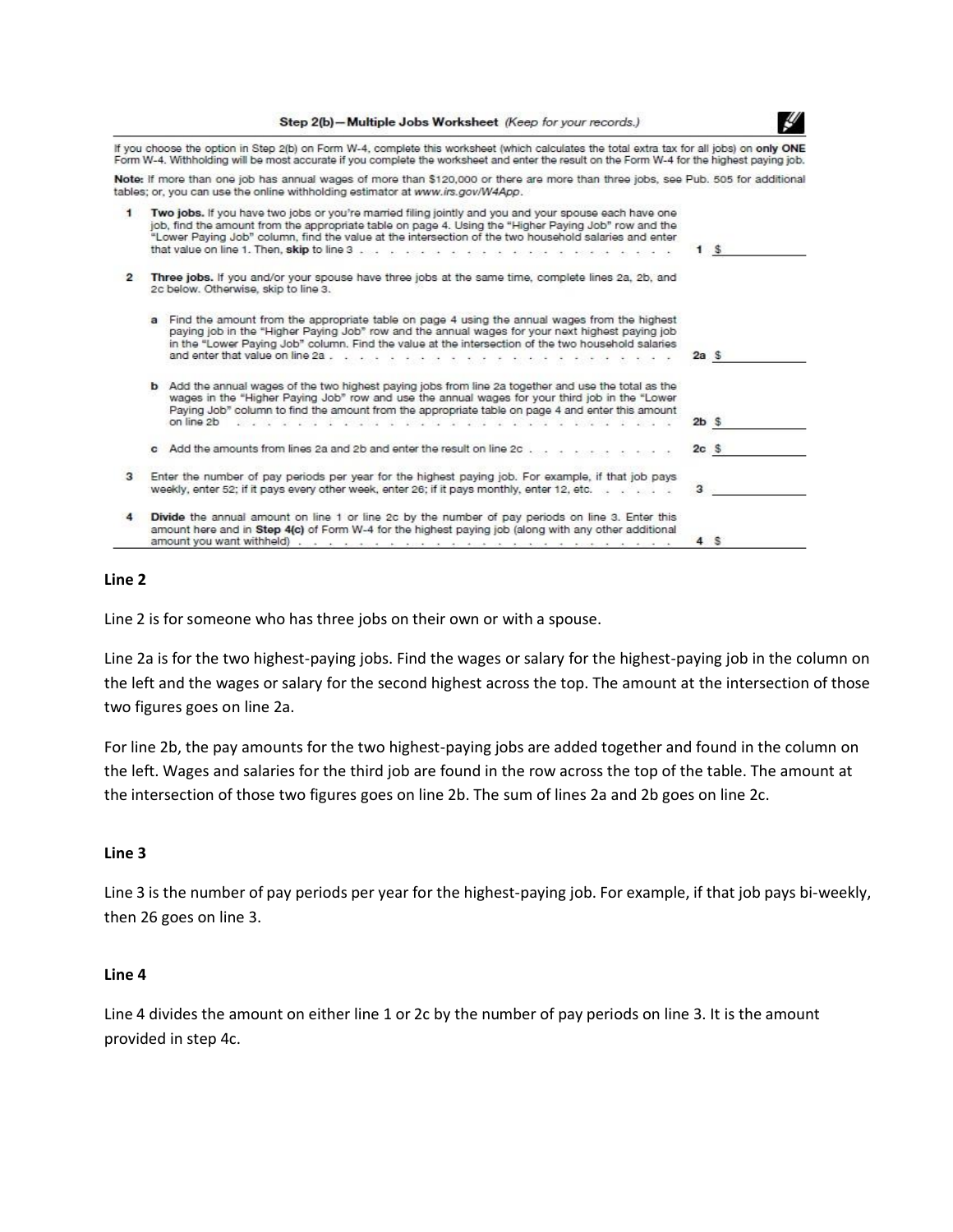# **Deductions worksheet**

The deductions worksheet is for anyone itemizing deductions. Since the tax change increased the standard deduction, fewer people itemize deductions. Many high earners will still itemize.

For 2022, if you believe your itemized deductions will exceed \$12,950 (if you are single or married filing separately), \$25,900 (if you're married filing jointly), or \$19,400 (if you're the head of household), it may benefit you to fill out the deductions worksheet.

|    | Step 4(b) - Deductions Worksheet (Keep for your records.)                                                                                                                                                                                                                                                                                 |  |
|----|-------------------------------------------------------------------------------------------------------------------------------------------------------------------------------------------------------------------------------------------------------------------------------------------------------------------------------------------|--|
| 1. | Enter an estimate of your 2022 itemized deductions (from Schedule A (Form 1040)). Such deductions<br>may include qualifying home mortgage interest, charitable contributions, state and local taxes (up to<br>\$10,000), and medical expenses in excess of 7.5% of your income $\ldots$ $\ldots$ $\ldots$ $\ldots$ $\ldots$ $\ldots$ 1 \$ |  |
|    | 2 Enter: $\left\{\begin{array}{l}\n\bullet \text{$$325,900 if you're married filing jointly or qualifying window (er)\n\bullet $19,400 if you're head of household\n\bullet $12,950 if you're single or married filing separately\n\end{array}\right\}$                                                                                   |  |
| з  | If line 1 is greater than line 2, subtract line 2 from line 1 and enter the result here. If line 2 is greater<br>than line 1, enter "-0-" $\ldots$ $\ldots$ $\ldots$ $\ldots$ $\ldots$ $\ldots$ $\ldots$ $\ldots$ $\ldots$ $\ldots$ $\ldots$ $\ldots$ $\ldots$                                                                            |  |
| 4  | Enter an estimate of your student loan interest, deductible IRA contributions, and certain other<br>adjustments (from Part II of Schedule 1 (Form 1040)). See Pub. 505 for more information                                                                                                                                               |  |
| 5  | Add lines 3 and 4. Enter the result here and in Step 4(b) of Form W-4 $\dots$ , $\dots$ , $\dots$ , $\dots$                                                                                                                                                                                                                               |  |

Anyone filling out this worksheet should have their prior-year tax return handy to get an idea of what those deductions could be for the current year.

# **Should I fill out a new W-4?**

It depends. Here is a list of questions to ask yourself:

- Did your marital status change?
- Do you have any new dependents?
- Does one of your children no longer qualify as a dependent?
- Did you purchase a house?
- Did you get a large tax bill or have a large refund last year?

If you answer "Yes" to any of those questions, then we recommend revisiting your W-4.

You can also refer to the new *W-4 Frequently Asked Questions* published by the IRS, which provides further guidance on whether you should adjust your W-4 elections for 2022.